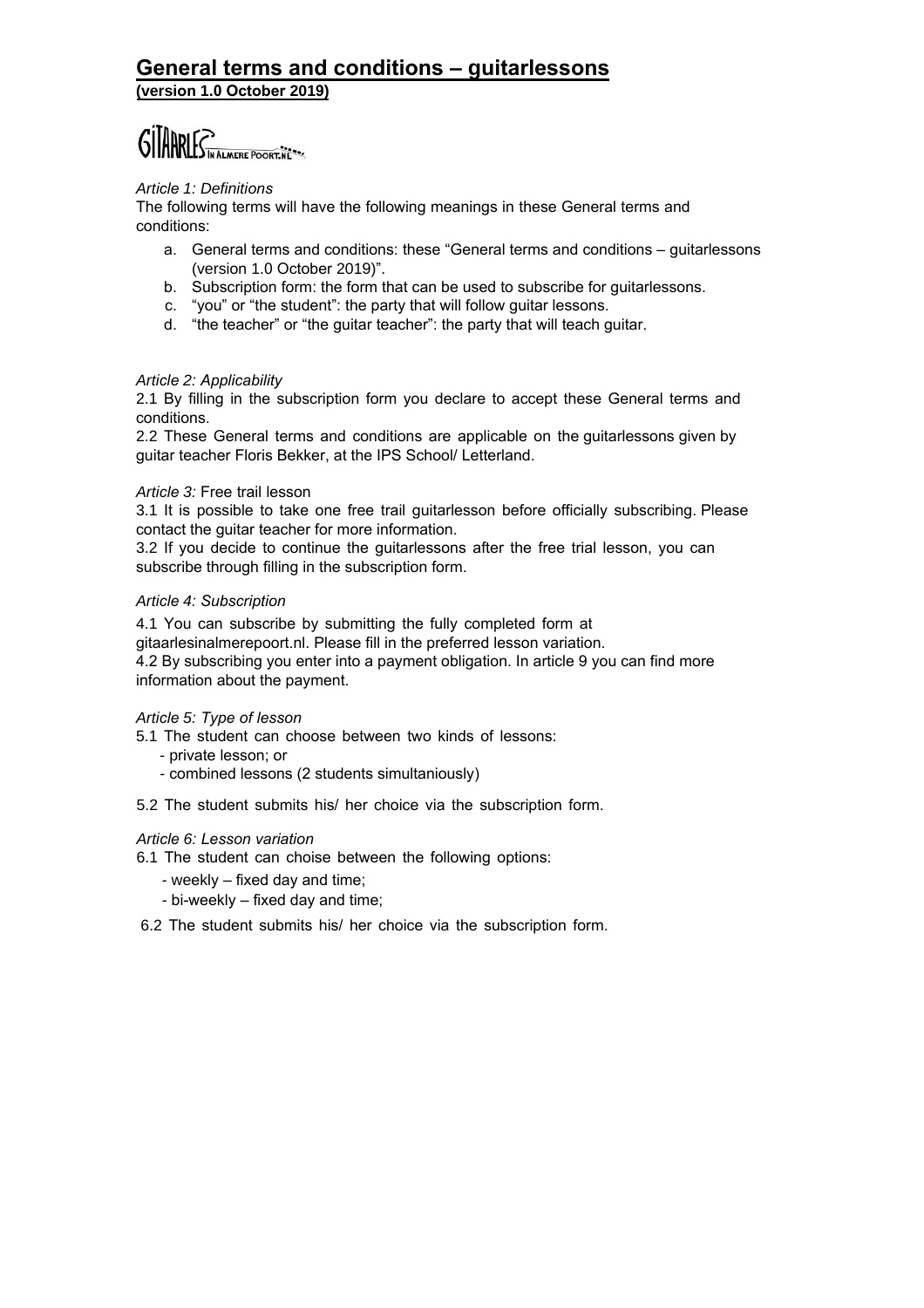#### *Article 7: Periods*

7.1 There will be no guitarlessons in the school holidays of the primary school IPS/ Letterland.

7.2 The year will be classified in 4 periodes with an average of 10 guitar lessons a year.

The periods are mentioned in the timetable. The timetable can be downloaded from gitaarlesinalmerepoort.nl

#### *Article 8: Costs*

8.1 A guitar lesson takes 20 minutes.

8.2 If the frequency of the guitar lessons is set on *weekly* there will be

40 guitar lessons a year (4 periods with an average of 10 guitar lessons).

8.3 Prices as of September 2019 \*/\*\*:

| Lestype              | Price p/ period PP<br>(o.b.o. 10 lessons) | Price p/ half year PP<br>$($ o.b.o. 20 lessons) | Price per year PP<br>$(0.b.o. 40$ lessons) |
|----------------------|-------------------------------------------|-------------------------------------------------|--------------------------------------------|
| Private*             | € 144                                     | € 288,-                                         | € 575,10 (10% discount)                    |
| Combined** $\in$ 144 |                                           | € 288,-                                         | € 575,10 (10% discount)                    |

*\* the duration of a private lesson is 20 minutes.*

*\*\* the duration of a combined lesson is 30 minutes.*

#### *Article 9: Payment*

9.1 The guitar teacher will sent an invoice to the student.

9.2 The student is required to prepay the costs per period, unless the guitar teacher and the student made other appointments about the payment.

9.3 If the frequency of the guitar lessons is set on *weekly* billing takes place per periode (10 lessons), per half year (20 lessons) or per year (40 lessons)

If the frequency of the guitar lessons is set on *bi-weekly* billing takes place per period (5 lessons), per half year (10 lessons) or per year (20 lessons).

9.4 If the student starts following guitar lessons in the middle of a period the lessons remaining in that period will be invoiced immediately. The clauses 9.1 and 9.2 are applicable as from the following period.

9.5 If the student chooses to pay a year in advance he/ she will receive a discount of 10% on the total price per year.

9.6 The IBAN of the guitar teacher is NL07 ABNA 0575 1084 87.